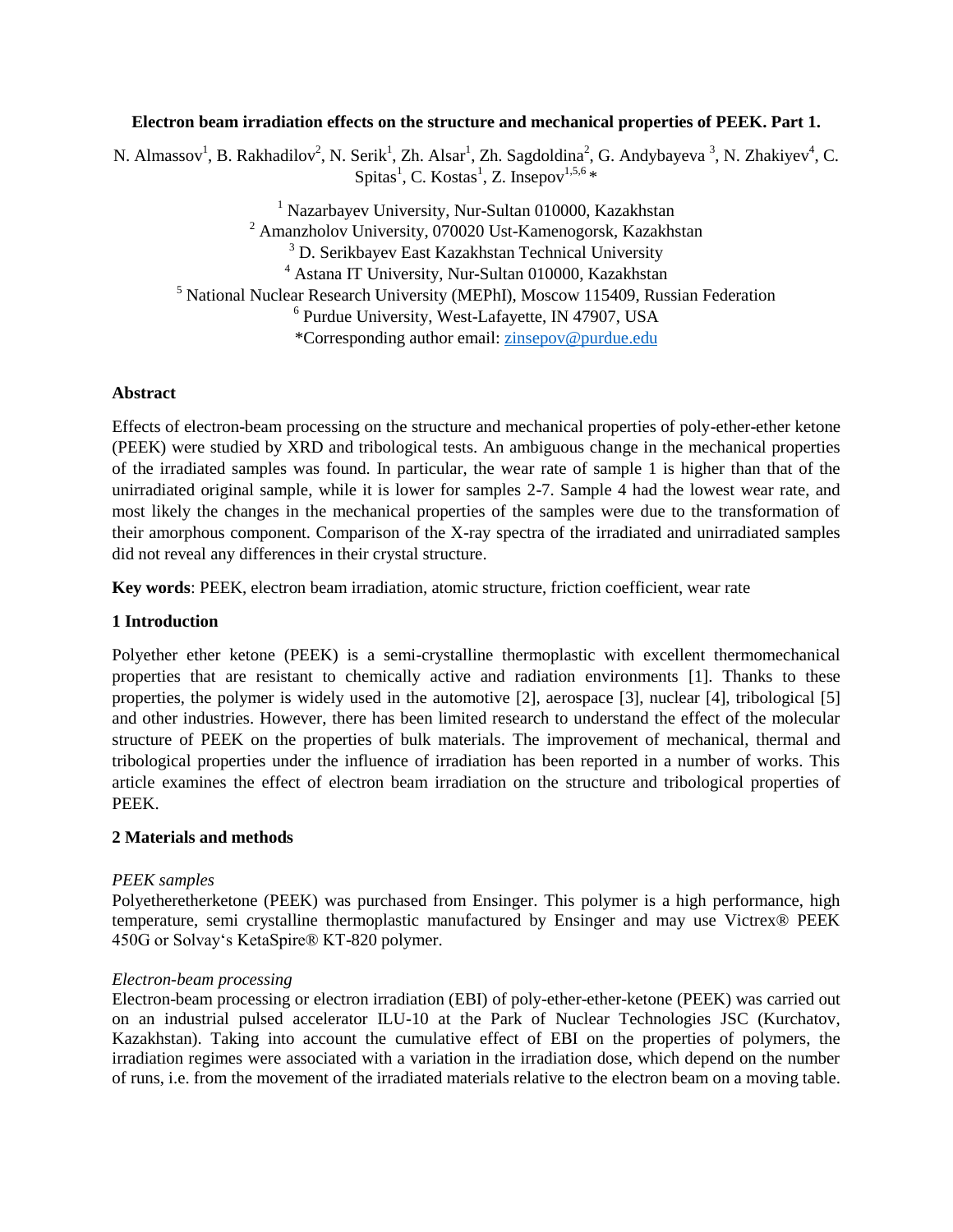## *Tribological tests*

Tribological tests of PEEK polymers were carried out before and after EBI. The friction-sliding tribological test was performed on a TRB3 tribometer using the standard ball-and-disk technique. A ball with a diameter of 6.0 mm made of steel - 100Cr6 was used as a counterbody. The tests were carried out at a load of 10 N and a linear velocity of 5 cm / s, a radius of curvature of wear of 2 mm.

The tribological characteristics of the samples before and after EBI were characterized by the rate of wear. Tip wear rate is calculated based on the volume of material displaced during the test. The volume of polymer wear after the tribological test was determined using a Profiler 130 (the profile of the wear track was measured).

# *XRD*

To assess the effect of E-beam processing on the structural-phase state of PEEK, X-ray phase analysis was carried out on an X'Pert PRO diffractometer (PANalytical, Netherlands). Shooting modes: diffraction angle from 10 ° to 45 °; scanning step 0.03; exposure time 0.5 s; radiation: Cu Kα; voltage and current: 45 kV and 30 mA.

## **3 Results and discussion**

| Samples | Beam<br>energy,<br>MeV | Beam curent, mA | Speed,<br>m/min | Number of runs | Radiation dose for<br>1 run, kGy | Total radiation<br>dose, kGy |
|---------|------------------------|-----------------|-----------------|----------------|----------------------------------|------------------------------|
| PEEK-1  | 2,7                    | 6,84            | 9               | 5              | 10                               | 50                           |
| PEEK-2  | 2,7                    | 6,84            | 9               | 10             | 10                               | 100                          |
| PEEK-3  | 2,7                    | 6,84            | 9               | 20             | 10                               | 200                          |
| PEEK-4  | 2,7                    | 6,84            | 0,8             | $\overline{c}$ | 100                              | <b>200</b>                   |
| PEEK-5  | 2,7                    | 6,84            | 9               | 30             | 10                               | 300                          |
| PEEK-6  | 2,7                    | 6,84            | 0.8             | 3              | 100                              | 300                          |
| PEEK-7  | 2,7                    | 6,84            | 9               | 40             | 10                               | 400                          |

The modes of EBI of PEEK are presented in Table 1. Table 1 – EBI modes of PEEK samples on the ILU-10 accelerator

The friction coefficient of PEEK samples before and after EBI are shown on Figure 1.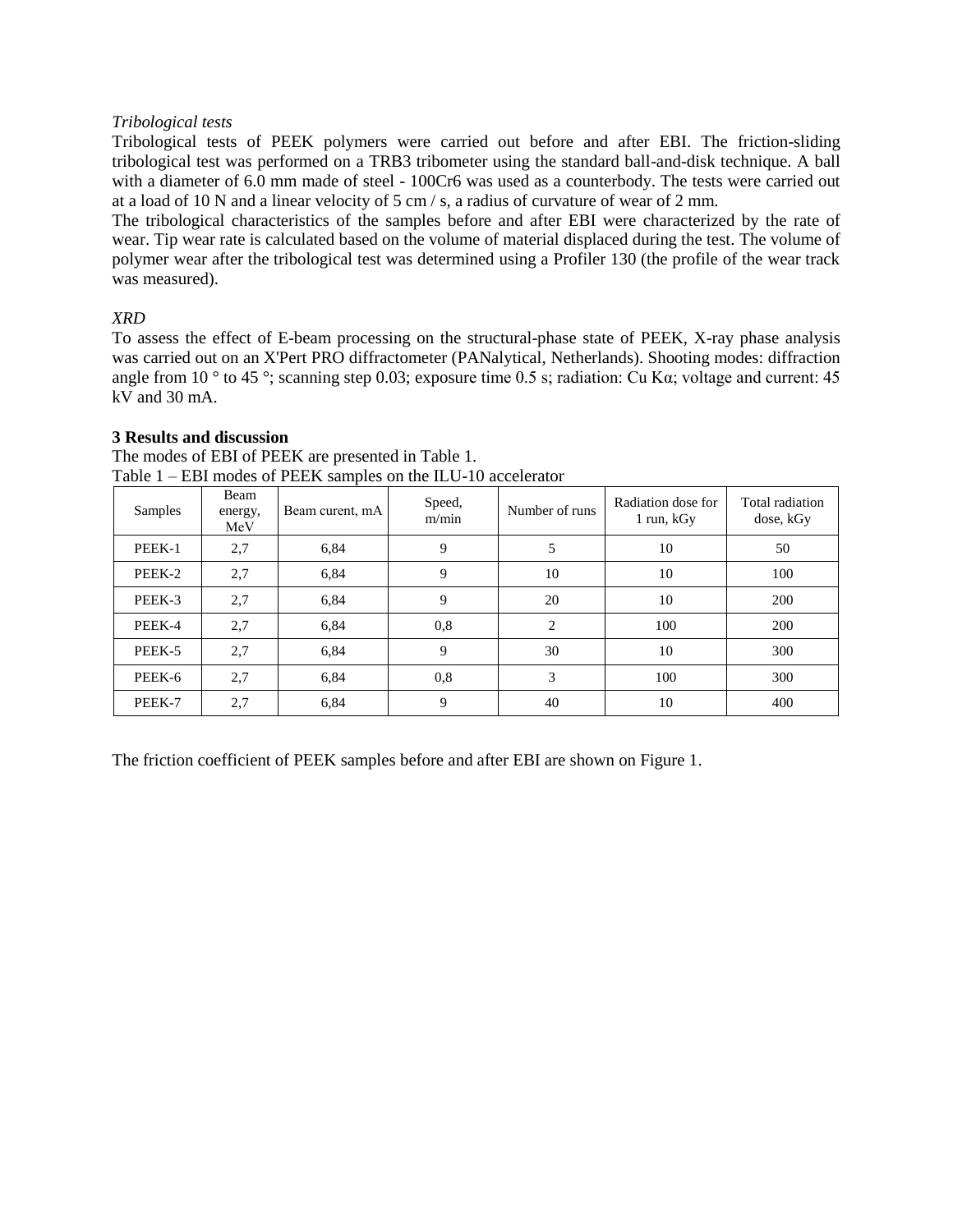

Figure 1. Graphs of the friction coefficient μ of PEEK samples

The wear rate under the action of the tip is calculated based on the volume of material displaced during the test, which was calculated using the following formula (1):

$$
I = \frac{V}{F \times l} \tag{1}
$$

where,

I - intensity of wear,  $\text{[mm}^3 / N \cdot m$ ; 1 - friction path,  $\text{[m]}$ ; F - nominal pressure,  $\text{[H]}$ ; V is the volume of the worn out part, [mm3].

Figure 2 shows the result of calculating the PEEK wear rate before and after ELO. The results of the study showed a high value of the wear rate of PEEK-1 (radiation dose 50 kGy) in comparison with the original sample.

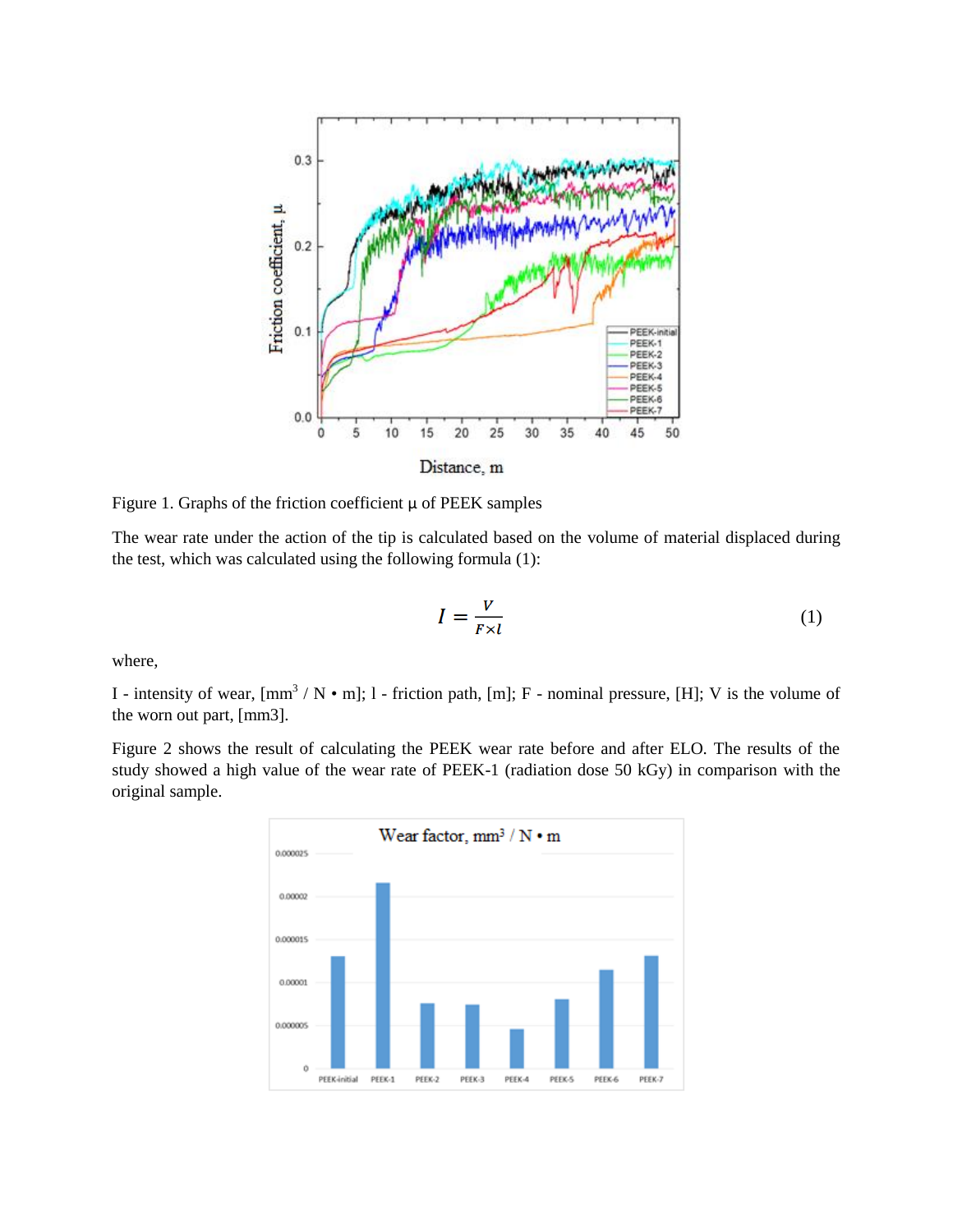### Figure 2. Wear rate of PEEK samples

Figure 3 shows diffractograms of PEEK before and after EBI. There are four diffraction peaks with maximum angles of 18.717 °; 20.709 °; 22.677 ° and 28.732 °. The diffraction patterns at different irradiation doses are practically the same, which indicates the minimal effect of ELO on the crystal structure of PEEK. There are slight differences in the height and width of the diffraction peaks at different irradiation doses, which suggests a change in the degree of crystallinity (ratio of amorphous to crystalline phases) of PEEK. The crystallinity has a great influence on the tribological and mechanical characteristics of polymers.



Figure 3. XRD pattern of PEEK samples

An analysis of the XRD-spectra of the initial unirradiated sample and the sample with the greatest effect of exposure to radiation (PEEK 4) is shown in Figure 4, 5 respectively. The decoded sample parameters are shown in Table 2, 3.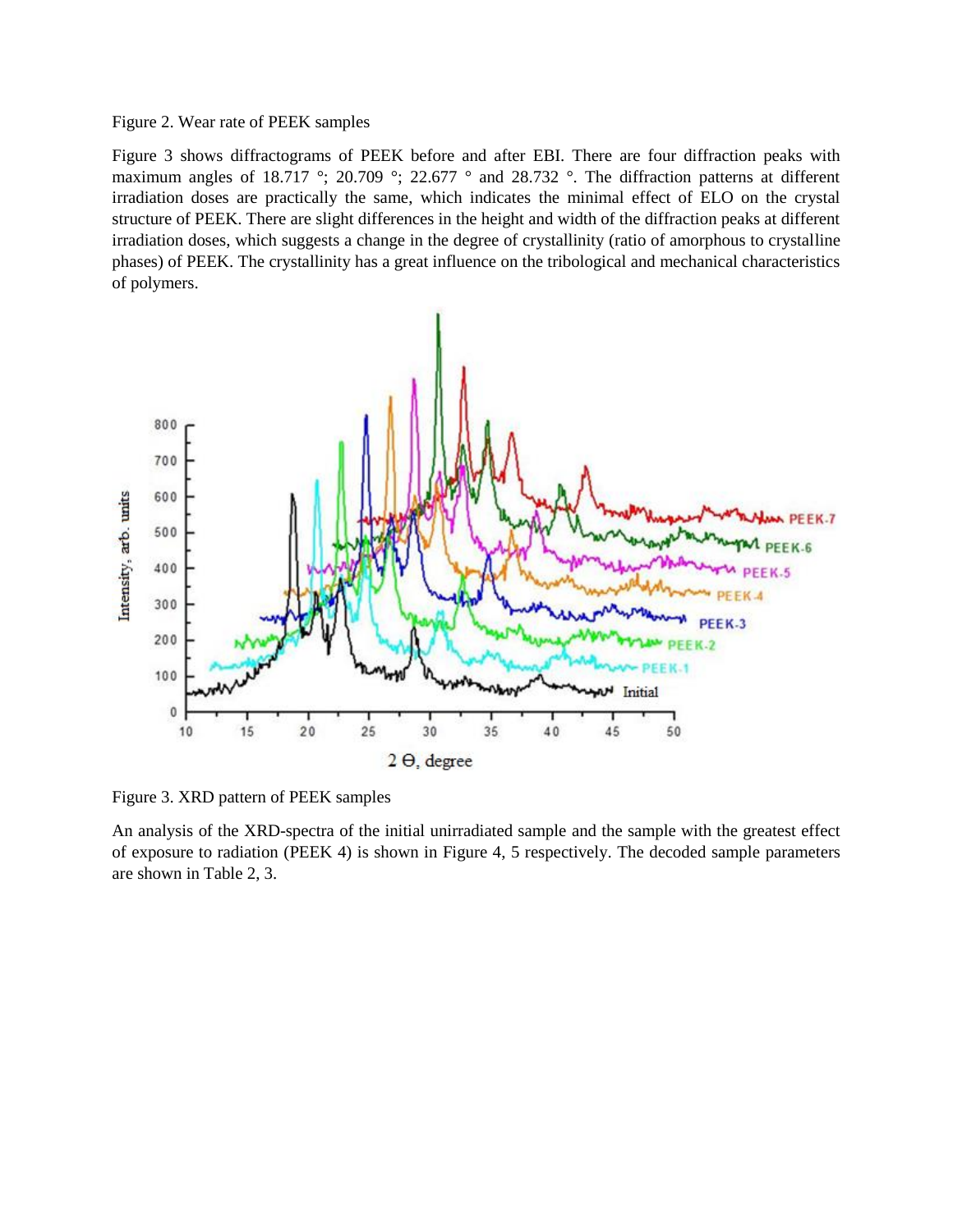

Figure 4. An analyze view of XRD-spectra of initial unirradiated PEEK sample

| $2\theta$ [°] | Intensity     | FWHM $[°20]$ | Interlayer distance | Rel. int. $[%]$ |
|---------------|---------------|--------------|---------------------|-----------------|
|               | [arb. units]] |              | A                   |                 |
| 18,7316       | 504,15        | 0,3542       | 4,73732             | 100,00          |
| 20,7309       | 191,75        | 0,4133       | 4,28474             | 38,03           |
| 22,6433       | 240,63        | 0,4133       | 3,92701             | 47,73           |
| 28,6634       | 133,99        | 0,2952       | 3,11445             | 26,58           |
| 38,7528       | 27,13         | 0,5904       | 2,32369             | 5,38            |



 $2\theta$ , degree